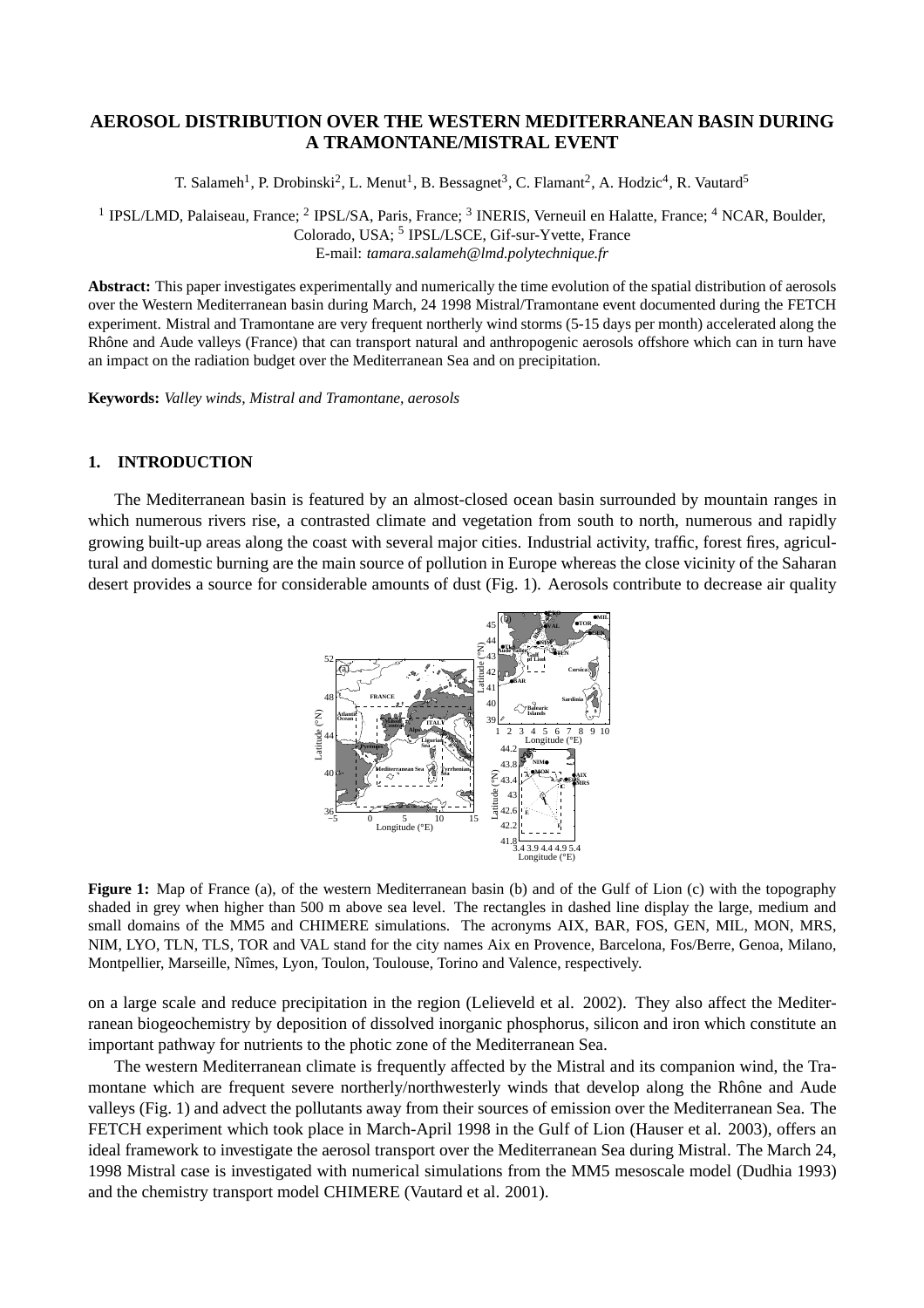This article aims at analyzing: (1) the relation between the dynamic processes driving the small-scale structure of the Mistral flow and the aerosol distribution; (2) the amount of aerosol mass transported by the Mistral and Tramontane in addition to the background aerosol mass; and (3) the aerosol sources and composition, especially the sea-salts which can have a significant contribution under strong wind conditions.

## **2. THE MARCH 24, 1998 MISTRAL/TRAMONTANE EVENT**

The March 24, 1998 Mistral event was featured by the existence of an upper level trough associated with a cold front progressing toward the Alps and a shallow vortex (1014 hPa) over the Tyrrhenian Sea between Sardinia and continental Italy, at 0600 UTC. As the day progressed, the low over the Tyrrhenian deepened (from 1014 to 1008 hPa between 0600 and 1500 UTC) while remaining relatively still. After 1500 UTC, the low continued to deepen (from 1008 to 1002 hPa) while moving to the southeast. The diurnal evolution of the Mistral and the Tramontane is evidenced on the 950 hPa-simulated wind field (Fig. 2). In the early stage



**Figure 2:** Horizontal wind fields simulated with MM5 (at 950 hPa) and extracted from domain 2 on March 24, 1998 at 0600 (a), 0900 (b), 1200 (c), 1500 (d), 1800 (e) and 2100 UTC (f), respectively. The isocontours represent the isotachs. Contour interval is 2 m s<sup>-1</sup> from 10 to 20 m s<sup>-1</sup>. The black solid line represent the coastline.

(low at 1014 hPa, 0600 UTC), the Tramontane flow prevailed over the Gulf of Lion due to the high position of the depression. The Mistral extended all the way to Southern Corsica. To the north, a weak easterly outflow was observed over the Gulf of Genoa. As the low deepened (1010 hPa), the prevailing wind regime shifted to a well-established Mistral peaking around 1200 UTC. The Mistral was observed to reach Southern Sardinia where it wrapped around the depression. At this time, the outflow from the Ligurian Sea (i.e., Gulf of Genoa) had become stronger. In the afternoon, the Mistral was progressively disrupted by the strengthening outflow coming from the Ligurian Sea in response to the deepening low over the Tyrrhenian Sea (1008 hPa, 1500 UTC) and the channelling induced by the presence of the Apennine range (Italy) and the Alps. In the evening, the Mistral was again well established over the Gulf of Lion as the depression continued to deepen (1002 hPa, 2100 UTC), but moved to the southeast reducing the influence of outflow from the Ligurian Sea on the flow over the Gulf of Lion. During this period, the Tramontane flow appeared to be much steadier than the Mistral and less disrupted by the return flow associated with the depression. This complex evolution of the flow affects directly the aerosol distribution over the western Mediterranean.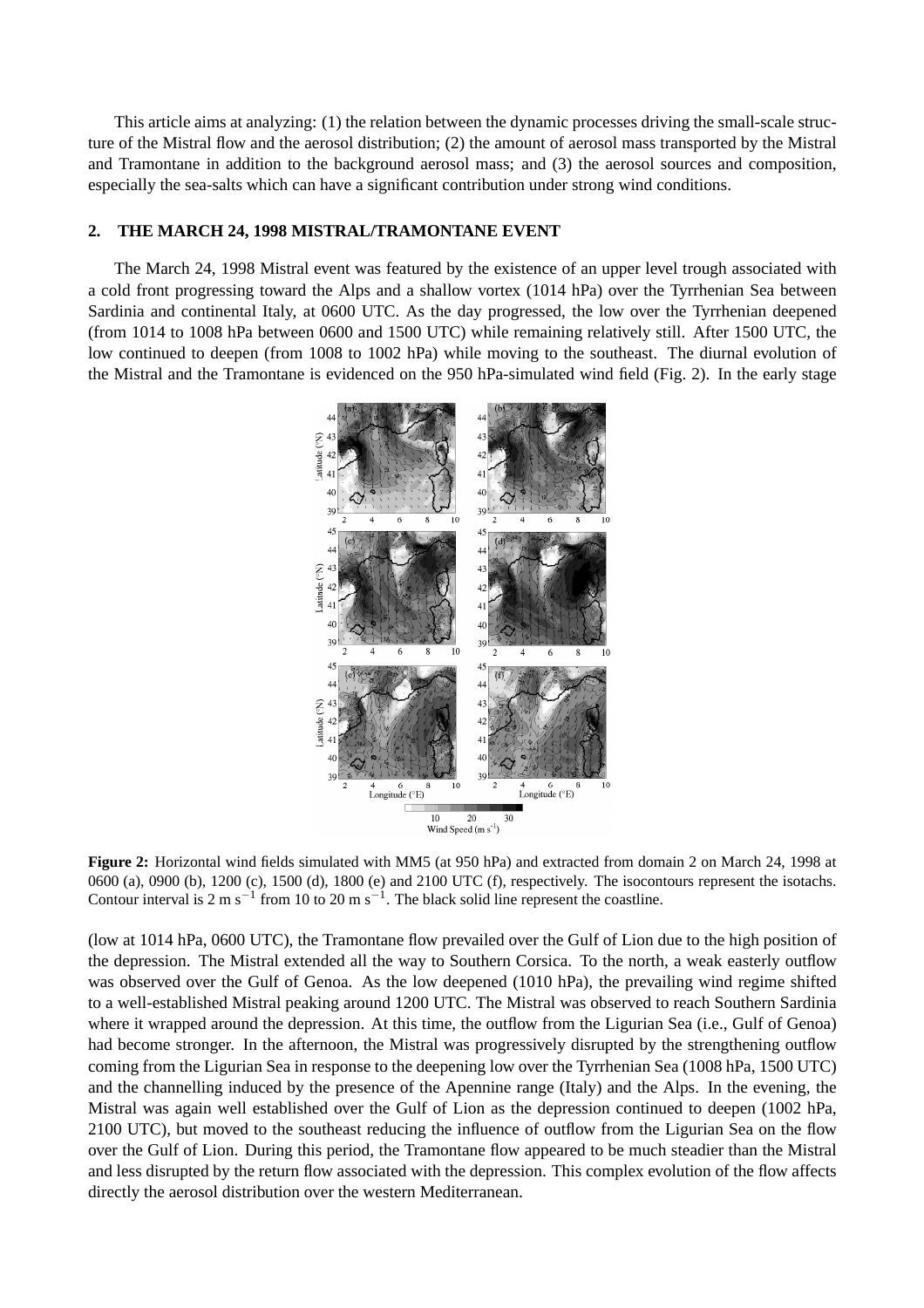#### **3. AEROSOL DISTRIBUTION AT THE SCALE OF THE WESTERN MEDITERRANEAN BASIN**

During the morning period, the Genoa cyclone is located immediately to the east of Corsica. Over the southwestern region of the Mediterranean basin, large aerosol loading can be attributed to ship emissions (Fig. 3a, b). South of Sardinia, the air circulating around the Genoa surface low brings ship emissions to southern Italy.



**Figure 3:** Aerosol loading over the western Mediterranean basin. Panels a, b, c and d display the particulate concentrations fields modelled with CHIMERE on domain 2 at 0600, 0900, 1200, 1500, 1800 and 2100 UTC, respectively. Solid lines represent the coastlines and elevations beyond 500 m.

North of this band, most of the aerosol loading over the Mediterranean Sea is of local origin (inter-continental ship tracks and coastal urban and industrialized area such as Barcelona, Marseille/Fos-Berre, Toulon), with one exception along the Aude valley where the Tramontane transports offshore continental aerosols. The plume over Toulon stagnates in the western Alps wake trailing downstream across the Alps. Finally, the close location of the Genoa cyclone from Corsica and the absence of strong winds during the morning period lead to the fact that the region north and northwest of Corsica is only influenced by marine clean air.

During the afternoon period, the Genoa cyclone intensifies and moves southeastward, about 300 km east of Sardinia over the Tyrrhenian Sea. The Tramontane has nearly vanished so that the polluted air of the morning stagnates in the Aude valley. Conversely, the Mistral has intensified and most of the aerosols exported offshore originates from central France and Marseille/Fos-Berre. The Ligurian outflow brings in the aerosols emitted from the major industrialized Italian cities (Milano and Torino) over the western part of the Mediterranean basin. This is consistent with aerosol optical depth values of 0.1 (the simulated AOD is about 0.09) and 0.3 at 870 and 440 nm, respectively, measured at Ispra (Italy) with the photometer of the AERONET network. A narrow band of clean air separates the two major plumes extending more than 300 km over the sea. This cleaner air corresponds to the western Alps wake and, associated with large horizontal shear of wind, acts as a dynamical barrier, preventing any lateral exchanges between the Mistral and the Ligurian outflow. The southeastward displacement and intensification of the Genoa cyclone increases the meridian extension of the Mistral that sweeps away the band of aerosols emitted from the ships that skirt the North African coast in the morning (Fig. 3c, d). All day long, sea-salts are put into suspension in the region of strong winds but their contribution to the overall aerosol loading ranges between 1 and 10 % only.

Figure 4 displays the amount of aerosol mass transported by the Mistral, Tramontane and the Ligurian